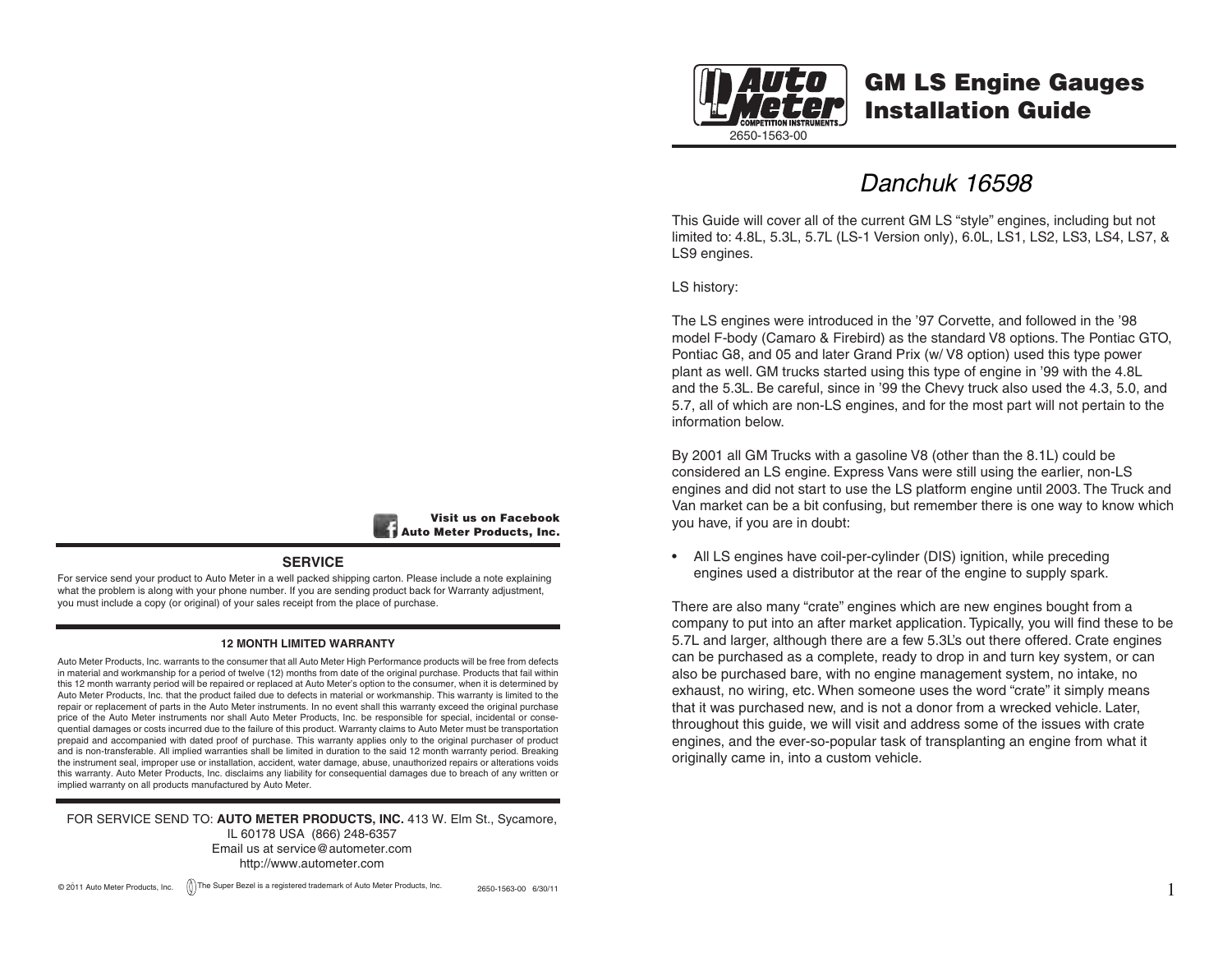## Water Temperature

# NOTES:

For water temperature, there is a port located on the right side (passenger side) of the engine, in the cylinder head, past the last exhaust port (closest to the firewall / flywheel). There is a plug threaded in this location, that can be removed. This threaded in plug will either require an 8mm Allen Wrench, or a T52 Torx bit. There will be no noticeable difference in temperature reading when using the<br>shorter sender. The 2277 adapter requires a <sup>3</sup>/4" wrench, and the 2259 sender requires a 12mm wrench. Be careful to only tighten the adapter into the head until the crush washer is flattened. Do not over tighten.





To install a short sweep electric gauge sender: You will need a model number #2277 adapter, and a #2259 sender (both included in the LS Installation kit). The #2259 sender is necessary since the probe of the #2258 (normally included sender with your gauge kit) will NOT go through the adapter. The #2259 is a probe-less sender, using the same resistance range as the #2258. Do not attempt to drill out the 2277 to accept the standard 2258 sender as there is not enough adapter material to maintain the proper thickness and strength.



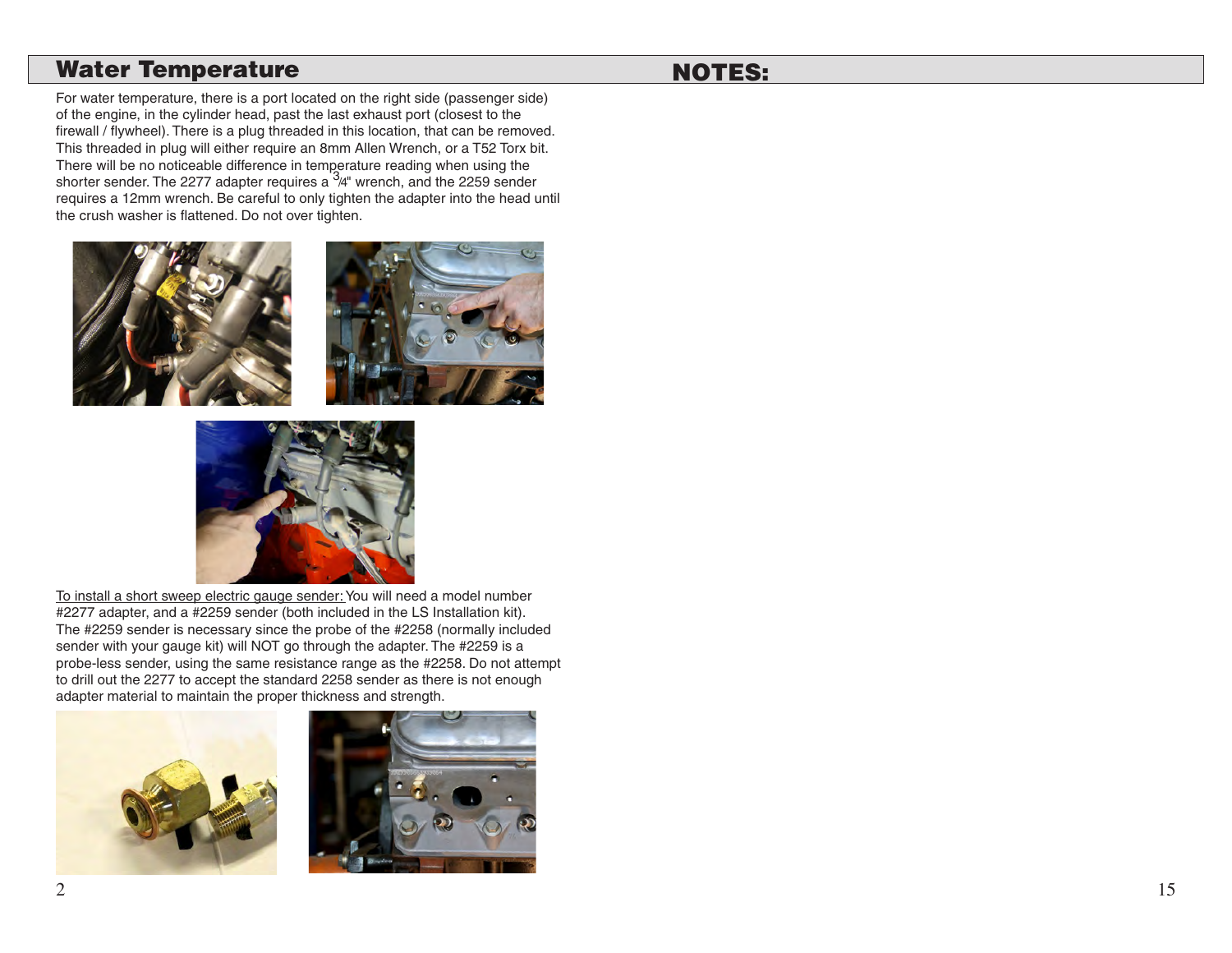# NOTES:



• To install a full sweep electric gauge sender: (i.e. #2252 which uses a 2-wire plug in connector), you will use the #2277 adapter, but due to the smaller probe diameter of the full sweep sender, you may use the included sender that normally comes with the full sweep gauge.

The 2277 adapter requires a  $3/4$ " wrench, and the 2252 sender requires a 13mm wrench. Be careful to only tighten the adapter into the head until the crush washer is flattened. Do not over tighten.



**To install a mechanical gauge:** (which uses a permanent capillary tube). You will only be able to use that same port if you are willing to re-drill and tap your cylinder head to accommodate a 3/8"npt fitting. Then use model #2263 adapter. This practice is more involved and recommended for experienced mechanics. An alternative option would be to use a radiator hose adapter, available under model #2282 & #2283. When using a radiator hose adapter you will need to verify that you have enough length of capillary tube to reach from the desired gauge mounting location to the radiator hose adapter installation point. Radiator hose adapters also come with the 3/8" npt adapter, so an additional #2263 is not necessary for this installation type.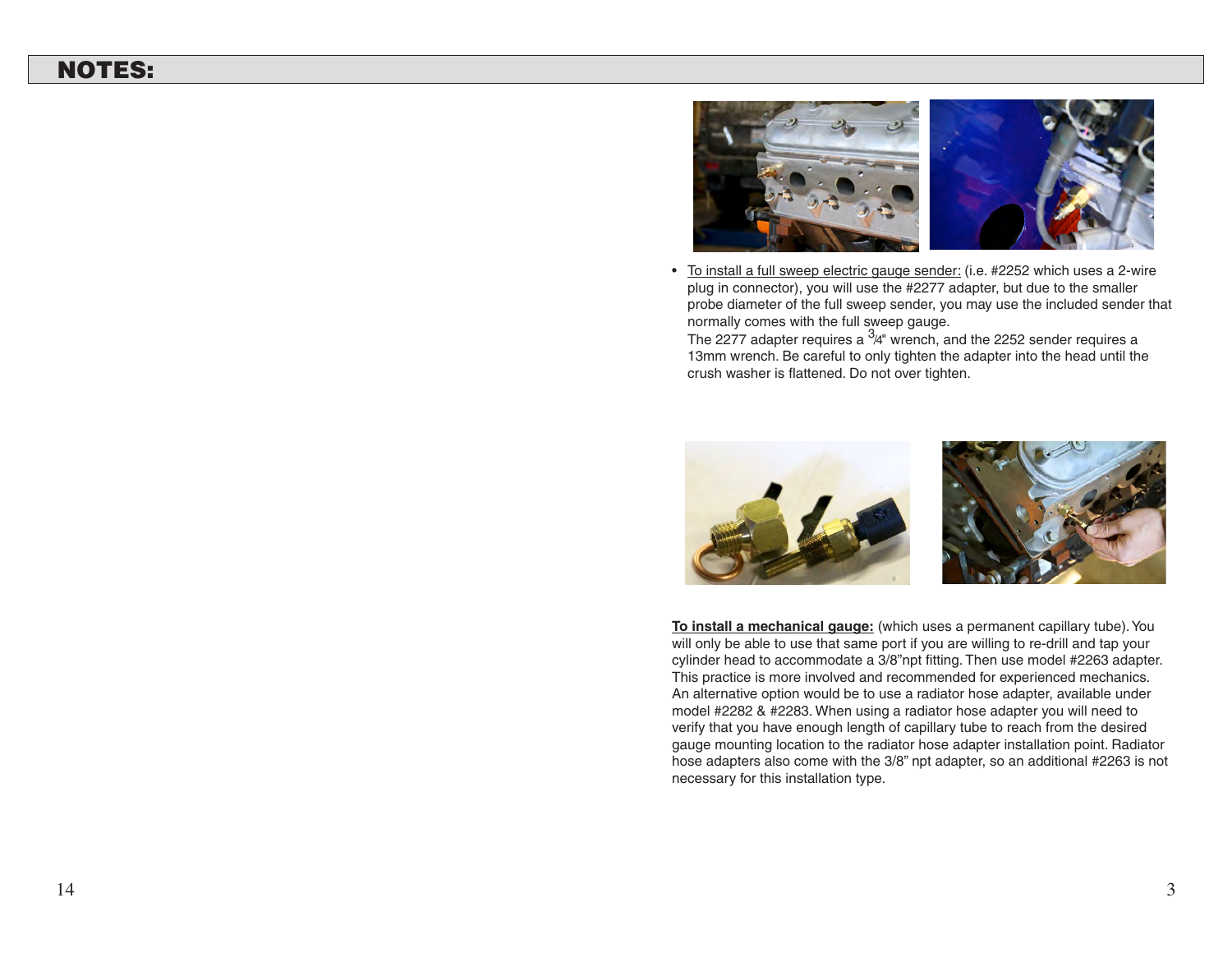### Oil Pressure

# NOTES:

**Oil Pressure:** Located just above the oil filter there is a cast aluminum "cavity", "plate", or "cover" that is held on with two small headed bolts. Some have a spout pointing upward about an inch or so. Some of these engines (most commonly in trucks) have an engine oil cooler, which may use a steel block with a pair of oil cooler hoses going to it, in this same location, rather than the cast aluminum piece. You will have to remove this component, but save the gasket for when it is time to re-assemble.





• Before removal, observe, or mark on this part, where you have ample clearance for the sender or pressure line. If there is no room for a sender due to aftermarket headers, you may then use a stainless steel line kit, such as an Auto Meter 3227 to remotely mount the sender.

Remove the cover plate. To do this you will remove the two bolts, using a 10mm wrench or socket & ratchet. Save the bolts and gasket from this cover plate. You will get a temporary trickle of oil when this is removed.

• Remove the cover plate.

 If your cover had the spout, you may use the spout as your pressure port. Cut 1/4" to 3/8" of length of the spout off. This is necessary, since the existing hole in the spout is slightly too large to properly tap with the 1/8" npt pipe tap.

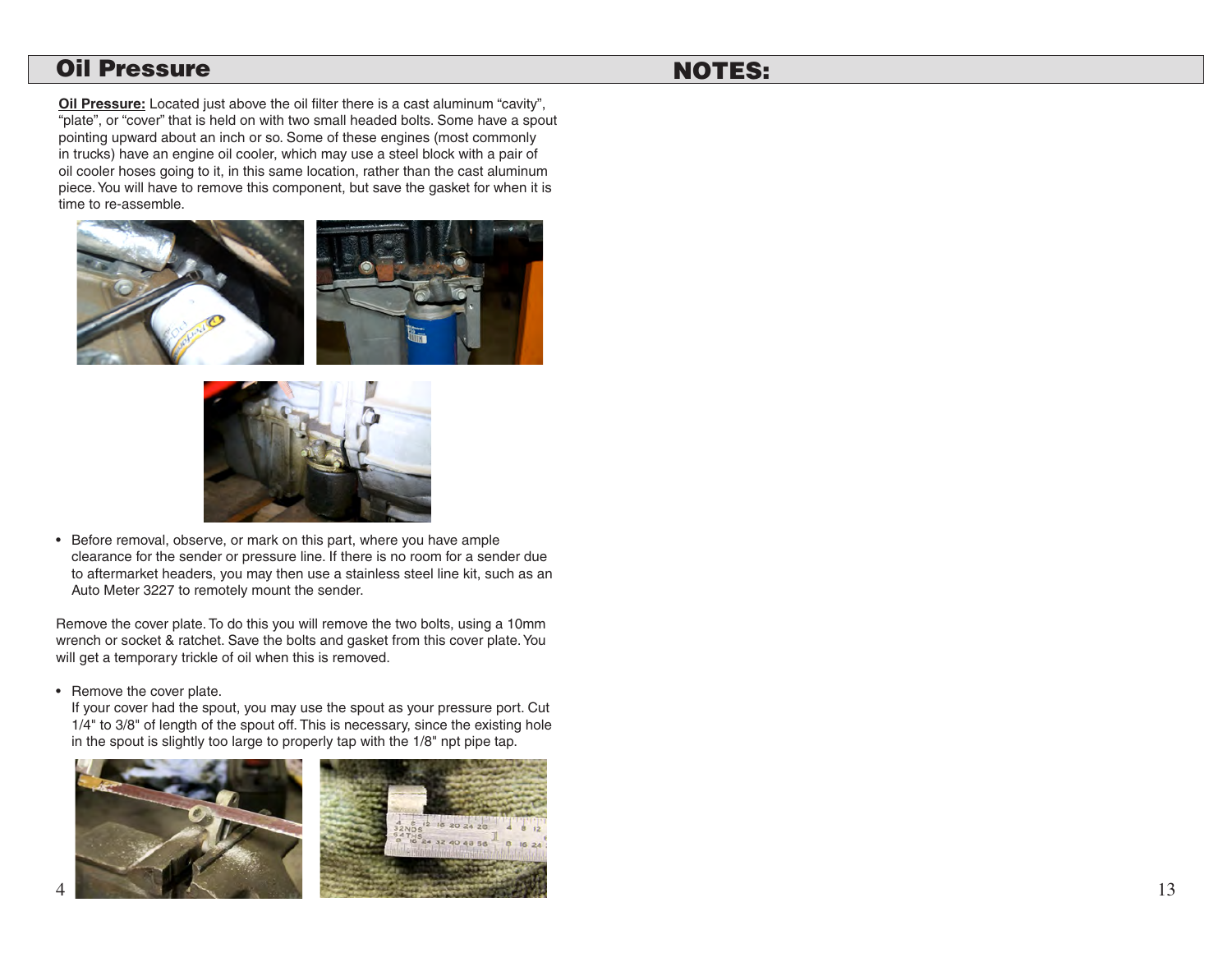## Fuel Pressure

**Fuel Pressure:** The fuel pressure test port will be found on the driver's side (left side referenced when sitting in the vehicle) fuel injector rail. In any of the below instances, you will have to de-core the fuel pressure test port. A common tire valve stem core removal tool will work well for doing this. There are 3 ways to obtain pressure from this port.

- First option is to use an Auto Meter stainless braided line kit # 3227. You will thread one end of the line onto the pressure port. Then install one of the included fitting that comes in the line kit into the opposite end of the line, allowing you to thread the sender into the end of the line. You would then remote mount the sender on the fenderwell or firewall
- Second option is to contact Metco Motorsports. They offer a 1 piece adapter to allow you to thread the sender onto the pressure port. Their number is :(864) 332- 5929.
- Third option is use a pair of Earls fitting to adapt to the pressure port. #923104 & #991001. This will adapt and lay the sender on its side.





• After cutting a section of the spout off, finish-drill the inner portion of the spout with your 5/16" drill bit and follow through the 1/8"npt tap. When the sender is installed, it will be standing up on end.





- If cover does not have a spout, then simply observe where you want your port to be on this plate, and mark the location.
- • Use a center punch to mark your location for drilling. You may drill on the rounded portion of this plate, and using a center punch will help to get the drill bit started where you want it.
- Drill straight through the component with a 5/16" drill bit.
- Use a 1/8"NPT pipe tap through the newly drilled hole.
- Blow out your shavings, then thread the sender, or line fitting in.
- Re-install using the same gasket.

Alternatively, you may use a metric fitting where the original factory oil sender was, behind the intake. These are most commonly16mm x 1.5. We offer a 16mm x 1.5 metric adapter under model #2268 (included in the LS installation kit). On some factory applications, the area on the rear of the engine is very difficult to reach, while on many truck and after market engine swaps, this area can be easily accessible. If removing the factory sender will cause problems, or if this area behind the intake is too difficult to reach, then resort to the previous modification of the cover plate above the oil filter.



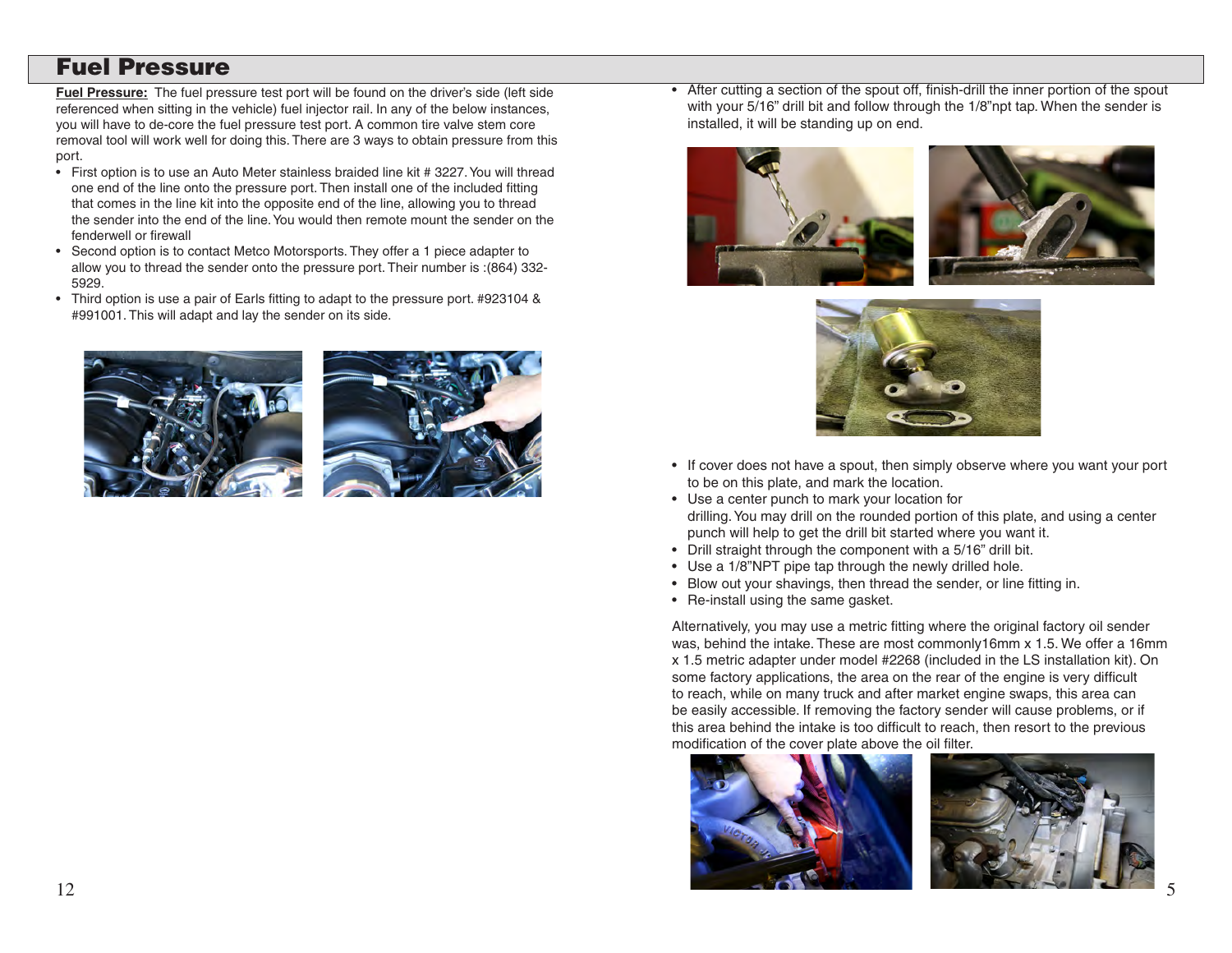## Oil Temperature, Voltmeter, Fuel Level



**Oil Temperature:** All of the previous with oil pressure applies as long as you use an electric gauge. There is room (especially if you plan ahead) to install an oil pressure, and 1/8"npt oil temperature port on the same cover plate. Using a mechanical oil temperature in this location is not recommended due to the size of the probe requiring a minimum 3/8"npt (with a 2263 adapter), which measures nearly 5/8" in diameter.

**Volt Meter:** No special LS requirements. Simply key on power to the "I" terminal, and chassis ground to the "GND" terminal. Do not use the "S" terminal.

#### **Fuel Level:**

If the LS motor is still in its original application or the original fuel tank stayed with the engine during the transplant, then use the fuel level gauge that matches the original application. Example: if it is from a 2001 Camaro, you would need a gauge that worked with 40-250 ohms (aka Full Sweep Electric Programmable). If it is in an application where the fuel tank matches the vehicle, but not the engine, then use what matches the vehicle. Example: if this was put into a '69 Camaro, with an original tank and sender, you would then use a 0-90 ohm gauge. Either use an ohm meter to measure the resistance through your sender, or contact us for assistance to help determine what sender you have. If it is in an application where a completely aftermarket sender, or fuel cell is used, you will then need to use a fuel level gauge that matches whichever sender you purchased.

## Speedometer

If the transmission (automatic) does not shift properly when the speedometer is connected, but then resorts back to shifting properly when the speedometer is disconnected, the first test will involve measuring the resistance through the speedometer. This generally happens only when using the VSS HI.You may try to use the Speedometer output wire from the computer instead, however if that circuit does not function, then continue reading below:

Sometimes adding the speedometer to the VSS circuit can impose a load onto that circuit that the circuit simply can not handle. Use your volt/ohm meter and with the speedometer completely disconnected, connect the positive of your ohm meter to the SIG terminal of the speedometer, and negative of your ohm meter to the GND terminal of the speedometer



If you get a measurement of 2.9K, you may then send the speedometer into us for service to have an internal circuit modification performed. This modification in most cases will remedy the problem. If you get a measurement of 4.6K or higher, then no modification is needed.

> If you have further questions, or need assistance with trouble shooting, please call our tech support at 866-248-6357.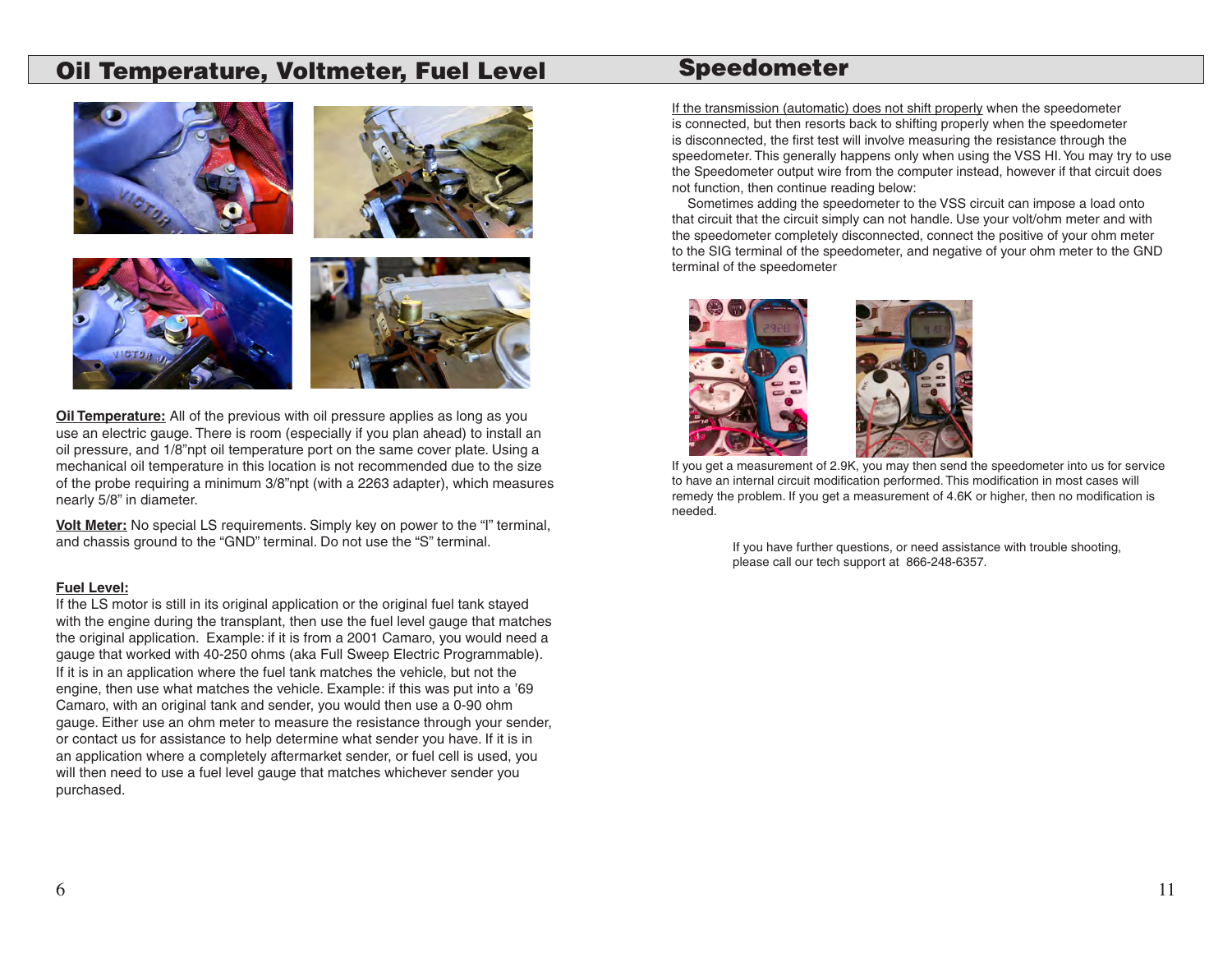### Speedometer

### **Speedometer Troubleshooting:**

If the speedometer simply does not function with it connected one way (such as to the speedometer output wire from the computer), then connect the speedometer to the VSS HI instead. If you are already connected to the VSS, then connect to the "other" VSS wire. Sometimes the wire colors can vary from application to application, and sometimes terminal "B" of the VSS is NOT VSS HI, as mentioned previous (although most times it is). If you connect to the incorrect VSS wire, you are not going to risk any damage to the VSS, the computer, or the speedometer.

 If the speedometer still does not function, and there are no other symptoms (such as no automatic transmission shifting problems), you may use a digital volt meter to measure the signal to the speedometer.

 Set your meter to AC Volts. Connect the positive lead of your volt meter to the signal wire you are using for the speedometer. Connect the negative lead of the volt meter to chassis ground.

With the signal wire disconnected from the speedometer (but still connected to the speed sensor) you should see zero volts. When you start rolling the vehicle (or at least running the drive-train on a lift, or dyno), you should see AC voltage climbing with speed. Generally you need to see a minimum of 1.8VAC for the speedometer to respond. If you do not see this then you may be dealing with an open circuit between the speedometer and speed sensor, or a faulty speed sensor, or a non-grounded speed sensor. The 2nd wire of the speed sensor is generally grounded by the computer or trans controller.

# **Tachometer**

Listed are the most common ways to hook up a tachometer signal wire to the most popular applications that tend to have an existing tachometer signal:

- 98 F Body: Pin #35 of the blue PCM connector.
- 99-02 F Body: Pin #10 of the red PCM connector.
- LS equipped truck applications: Pin #10 of the red or green PCM connector (it will be either red or green, it will not have both). Not all trucks will have a tach signal wire.
- 97-98 Corvette: Pin #35 of the blue PCM connector, white wire.
- 99-04 Corvette: Pin #10 of the red PCM connector, white wire.
- 05-06 Corvette: Pin #48 of the blue PCM connector, white wire.
- 07-09 Corvette: Pin #48 of the black PCM connector, white wire.
- 04 GTO: Pin #10 of the green PCM connector, brown wire.
- 05-06 GTO: Pin #48 of the blue PCM connector, brown wire.
- • 05 Cadillac CTS 5.7L: Pin #10 of the green PCM connector, white wire.
- 06-07 Cadillac CTS 6.0L: Pin #25 of the blue PCM connector, white wire.



All of the above will require the tachometer to be set for 4 cylinder, 2 pulse signal. If the tachometer fails to operate, there are several ways to handle this. Each case may be a little different.

### **If the tachometer does not function:**

You may check the original tachometer circuit. You can do this with a digital voltmeter.

- • Connect the positive lead of the voltmeter to the tachometer signal from the PCM.
- Connect the negative lead of the voltmeter to a good chassis ground.
- With your meter set on DC volts, start the engine.
- Monitor what you have at idle. You should have a low figure that ranges anywhere from 0.5 to 3.0 volts (and remains rather steady).
- At a high-raised idle, it should be significantly more. As an example, if you measured 1.0v at idle then at a raised engine speed you may see 3v, or more.
- There is no "spec" for the amount of volts you will see. What you are looking for is an increase. For example: If you saw 1.0v and idle, then measured 1.1v with raised engine speed, then that signal is not changing, or operating normally.
- If there is little to no activity, you may use a resistor to try and restore the weak signal. Installing the resistor: Use a 10K, 1/2 watt resistor (supplied in the LS Installation Kit). Solder one leg of the resistor to the tachometer signal circuit. Solder the other leg of the resistor to a 5v reference circuit. You may use a wiring diagram that pertains to your engine computer to determine what pin #, and wire color will be a 5v reference. \*Hint: GM most commonly tends to use a solid gray wire for 5v reference, however you will still want to verify this with your wiring diagram, and a voltmeter set to DC volts. Do NOT use a 12 volt power supply or source for this. This may cause damage to the PCM.